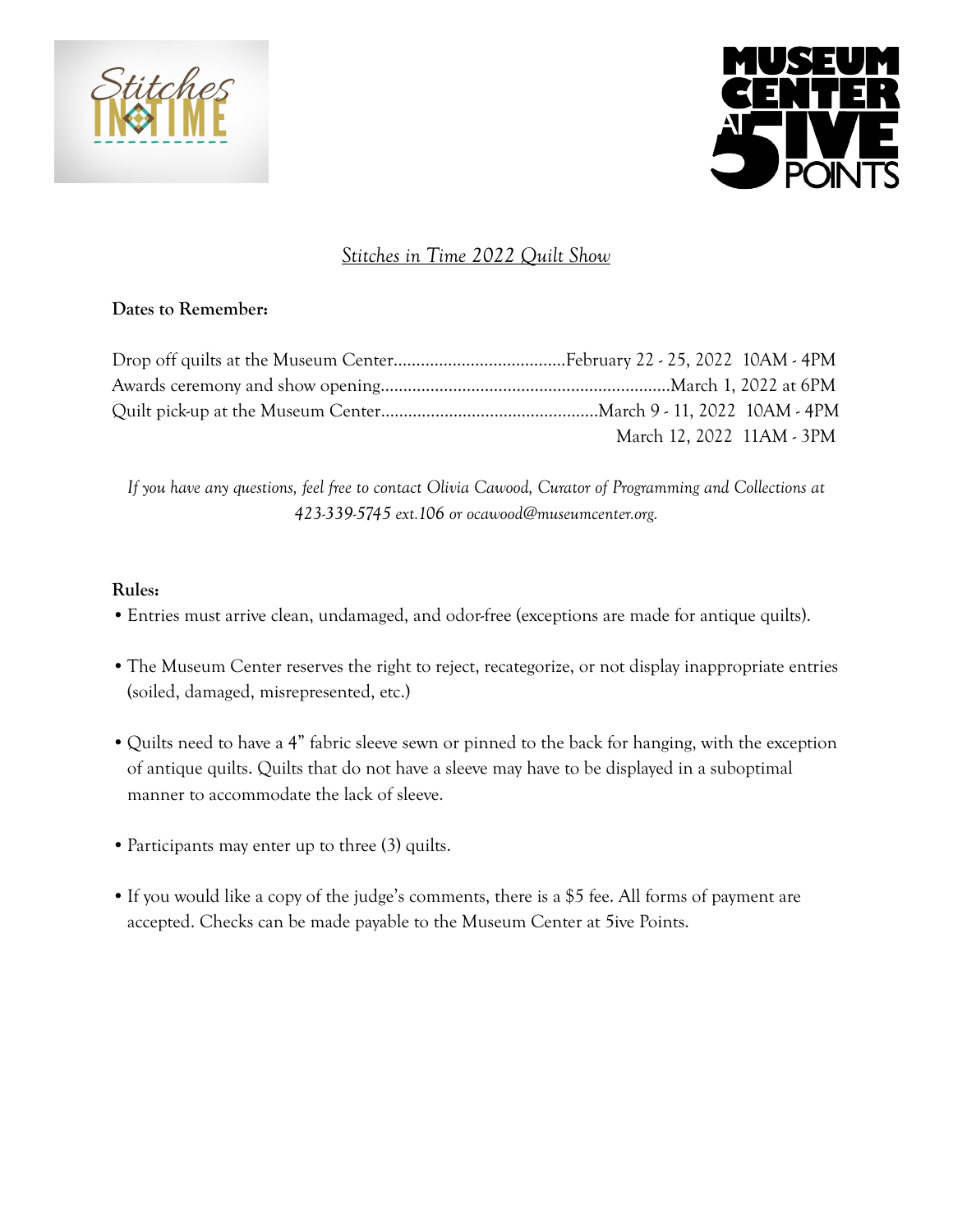



*Stitches in Time 2022 Quilt Show*

**Participant Entry Form** *Show Dates: March 2 - 5, 2022*

| Name:                                                                                                                          |         |                                                                                                                |
|--------------------------------------------------------------------------------------------------------------------------------|---------|----------------------------------------------------------------------------------------------------------------|
| Address:                                                                                                                       |         |                                                                                                                |
| City:<br><u> 1980 - Jan Barbara, masonar a shekara tshirin a shekara tshirin a shekara tshirin a shekara tshirin a shekara</u> |         | State: Zip Code:                                                                                               |
| Phone:                                                                                                                         | E-mail: | and a complete the contract of the complete the contract of the contract of the contract of the contract of th |

## **Terms and Agreement**

I, \_\_\_\_\_\_\_\_\_\_\_\_\_\_\_\_\_\_\_\_\_\_\_\_\_\_\_\_\_\_\_, certify that I have submitted my entry in compliance with the *Stitches in Time 2022 Quilt Show* rules. I understand that every precaution will be taken to protect my quilt, however, the Museum Center at 5ive Points cannot be held responsible for loss or damage to items during the show. My signature below gives the Museum Center and its affiliated sponsors the right to use images of my quilt and quilt label information for the promotion of the Museum Center in any publication.

Signature Date